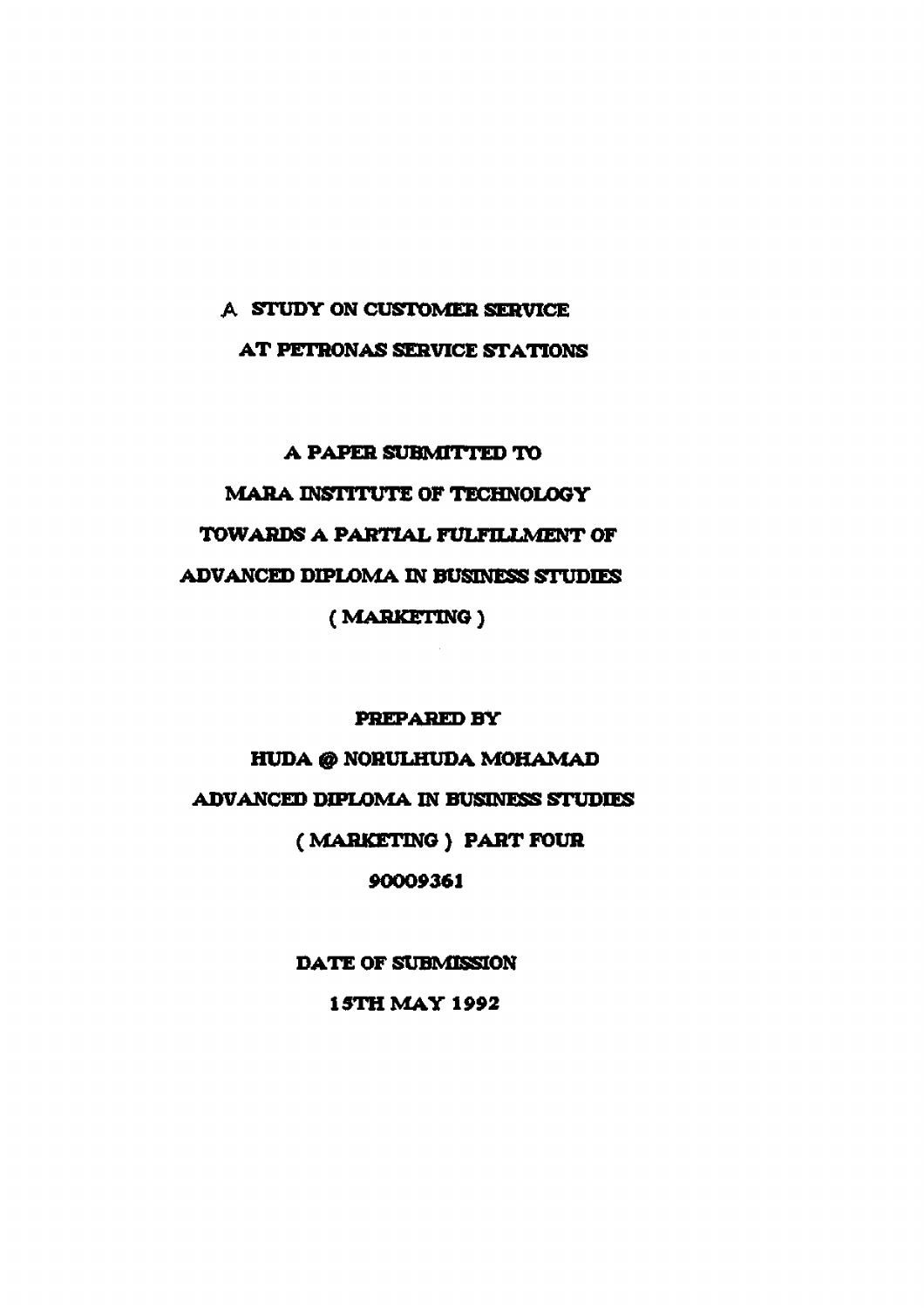## **TABLE OF CONTENT**

|                   |                    |                                                 | PAGE            |  |
|-------------------|--------------------|-------------------------------------------------|-----------------|--|
| ACKNOWLEDGEMENT   |                    |                                                 |                 |  |
| EXECUTIVE SUMMARY |                    |                                                 |                 |  |
|                   |                    | 1.0 INTRODUCTION                                | $\mathbf{1}$    |  |
|                   |                    | 1.1 Background of the company                   | $\mathbf 1$     |  |
|                   |                    | 1.2 Background of Petronas Service Stations     | 5               |  |
|                   |                    | 2.0 OBJECTIVE OF STUDY                          | 11              |  |
|                   | 3.0 SCOPE OF STUDY |                                                 |                 |  |
|                   | 4.0 ASSUMPTIONS    |                                                 |                 |  |
|                   | 5.0 METHODOLOGY    |                                                 |                 |  |
|                   |                    | 5.1 Sources of Data                             | 14              |  |
|                   |                    | 5.1.1 Primary Data                              | 14              |  |
|                   |                    | 5.1.2 Secondary Data                            | 17              |  |
|                   |                    | 5.2 Sampling Techniques                         | 17 <sub>2</sub> |  |
| 6.0               | FINDINGS           |                                                 |                 |  |
|                   |                    | 6.1 Standardization of Service                  | 18              |  |
|                   |                    | 6.2 Convenience Store                           | 21              |  |
|                   |                    | 6.3 Cleanliness                                 | 22              |  |
|                   | 6.4                | Campaigns                                       | 23              |  |
|                   | 6.5                | Image                                           | 25              |  |
|                   |                    | 6.6 Problems Faced by Petronas Service Stations | 26              |  |
|                   |                    | 6.7 Locations and Facilities                    | 26              |  |
|                   |                    | 6.8 The Quality and the Price of Petronas       |                 |  |
|                   |                    | Products Sold at Petronas Service Stations      | 27              |  |
|                   | 6.9                | Relationship Between Employees and Customers 28 |                 |  |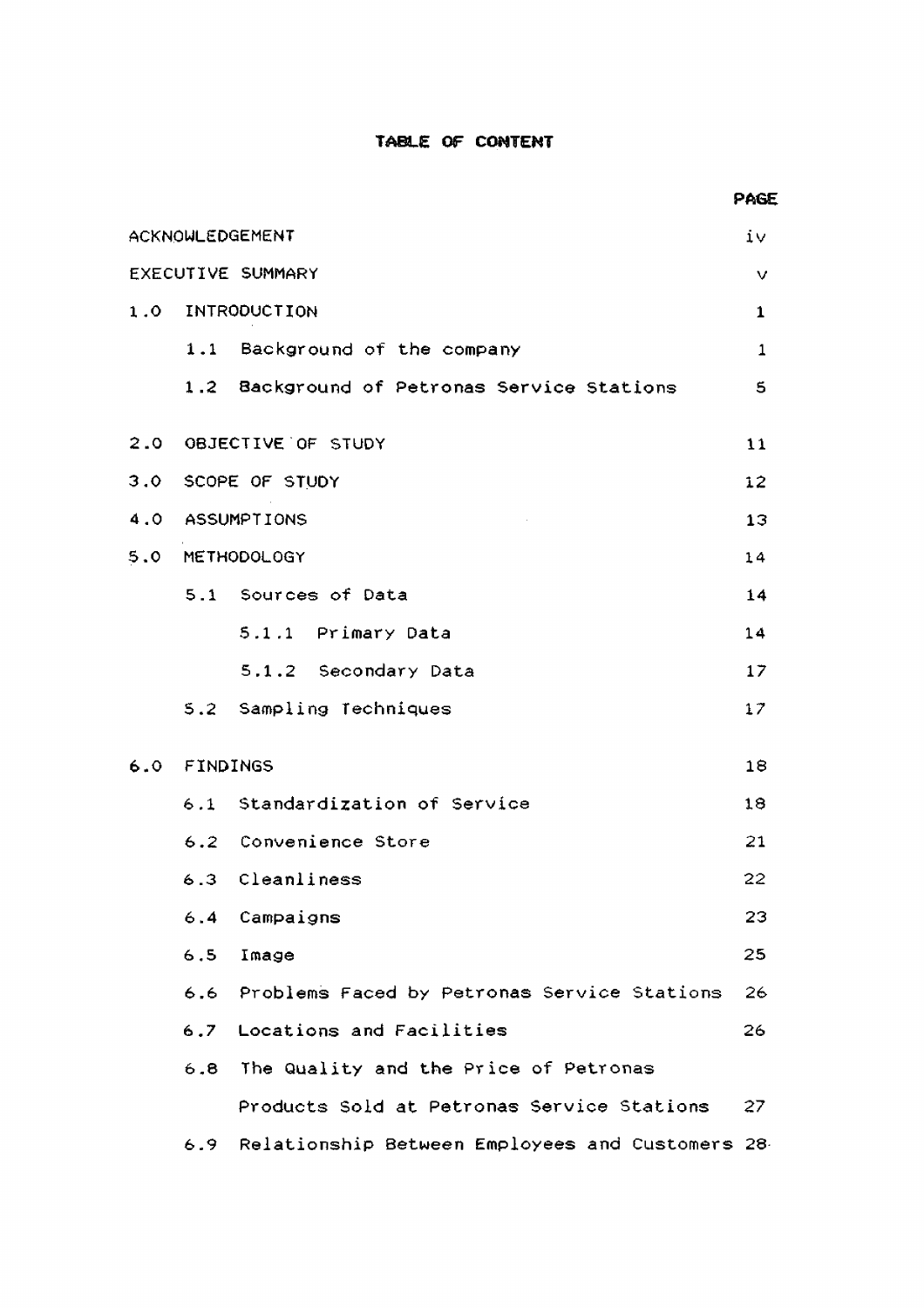#### PAGE

 $\hat{\mathcal{A}}$ 

| 7.0                 |     | PROGRAMMES AND STRATEGIES                    | 31  |  |  |  |
|---------------------|-----|----------------------------------------------|-----|--|--|--|
|                     | 7.1 | Merit/Demerit Scheme for Dealers             | 31  |  |  |  |
|                     |     | 7.2 Sales Executives Programme               | 31  |  |  |  |
|                     |     | 7.3 Selection of Dealers                     | 32  |  |  |  |
|                     |     | 7.4 Cemerlang Campaign at Regional Level     | 32  |  |  |  |
|                     |     | 7.5 Mobile Units                             | 34  |  |  |  |
|                     |     | 7.6 Training of Dealers                      | 35. |  |  |  |
|                     |     | 7.7 Station Upgrading                        | 36  |  |  |  |
| 8.0                 |     | CRITICAL ANALYSIS AND INTERPRETATION         | 38  |  |  |  |
|                     | 8.1 | Question 1                                   | 38  |  |  |  |
|                     |     | 8.2 Question 2                               | 41  |  |  |  |
|                     |     | 8.1 Question 3                               | 43  |  |  |  |
|                     |     | 8.1 Question 4                               | 46  |  |  |  |
|                     | 8.1 | Question 5                                   | 48  |  |  |  |
|                     |     | 8.1 Question 6                               | 50  |  |  |  |
|                     | 8.1 | Question 7                                   | 52  |  |  |  |
|                     |     | 8.1 Question 8                               | 54  |  |  |  |
|                     | 8.1 | Question 9                                   | 56  |  |  |  |
| 9.0                 |     | CONCLUSIONS                                  | 59  |  |  |  |
|                     |     | 10.0 RECOMMENDATIONS                         | 61  |  |  |  |
|                     |     | 10.1 Recommendations for Petronas Management | 61  |  |  |  |
|                     |     | 10.2 Recommendations for Petronas Service    |     |  |  |  |
|                     |     | Stations                                     | 65  |  |  |  |
| <b>BIBLIOGRAPHY</b> |     |                                              |     |  |  |  |

APPENDICES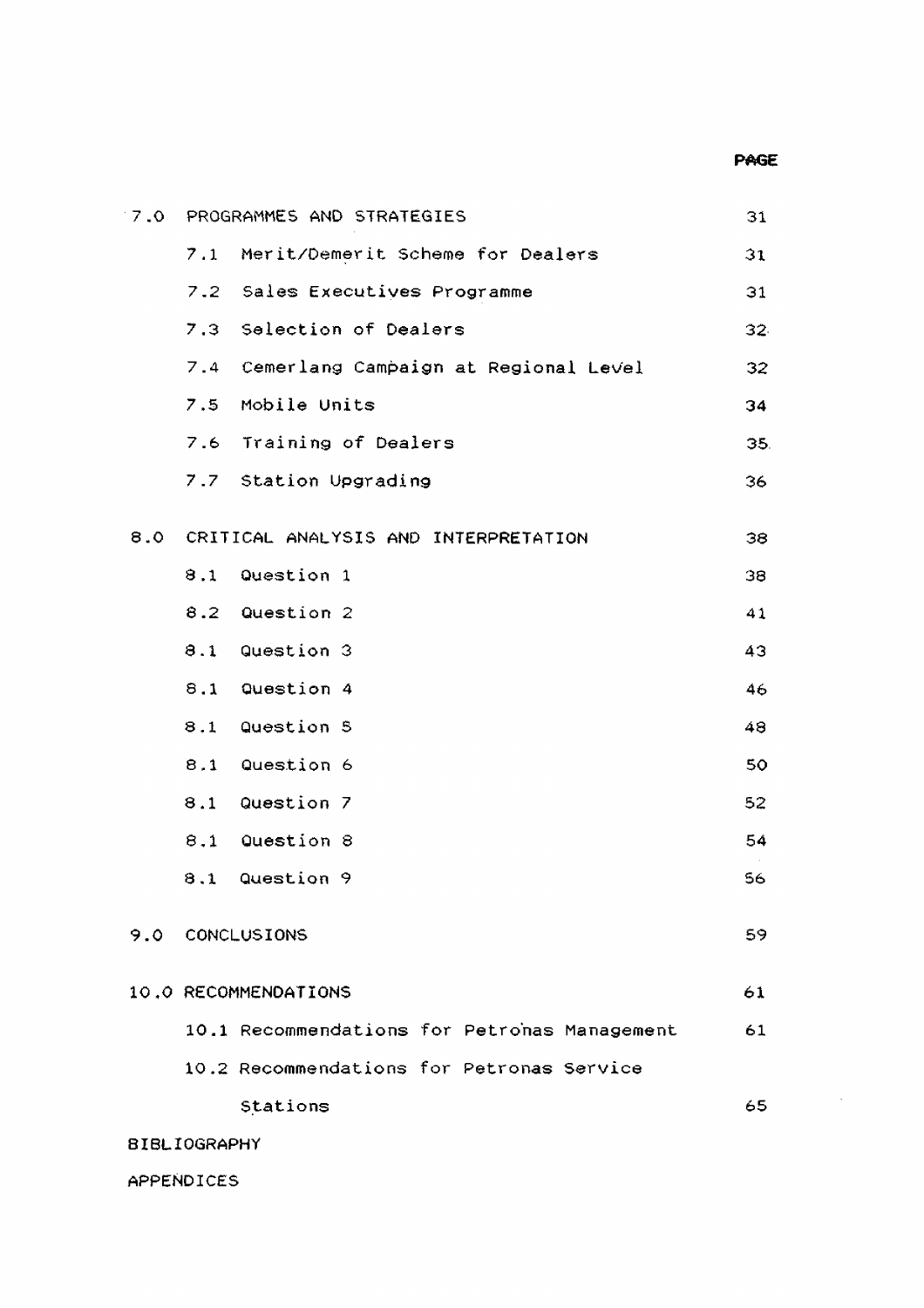### ACKNORLEDGEMENT

First of all, I would like to express my thanks to. my advisor, Puan Noor Afizah binti Haji Ismail for her guidance, assistance and concern in completing this project paper .

I also would like to express my grateful to Encik Anwar bin Rosly, Management Executive at Petronas, Dayabumi for his constructive comments and Willingness to be my supervisor .

I also would like to extend my appreciation to all officers at Retail Development Department for their great assistance in giving information about Petronas Service Stations.

The officers.concern are:

- 1) Encik Abd. Rahim Mohamad
- 2) Encik Mohd. Nizat Awang
- 3) Puan Rudziah Azdi Abd. Rahman
- 4) Encik Nik Mazlee Nik Mohamad

And certainly not to be excluded are the dealers and employees of Petronas Servie Stations for their full cooperation in interview sessions and providing information about their stations.

A final word of thanks goes to all my friends for their support in the final preparation of this project paper.

iv